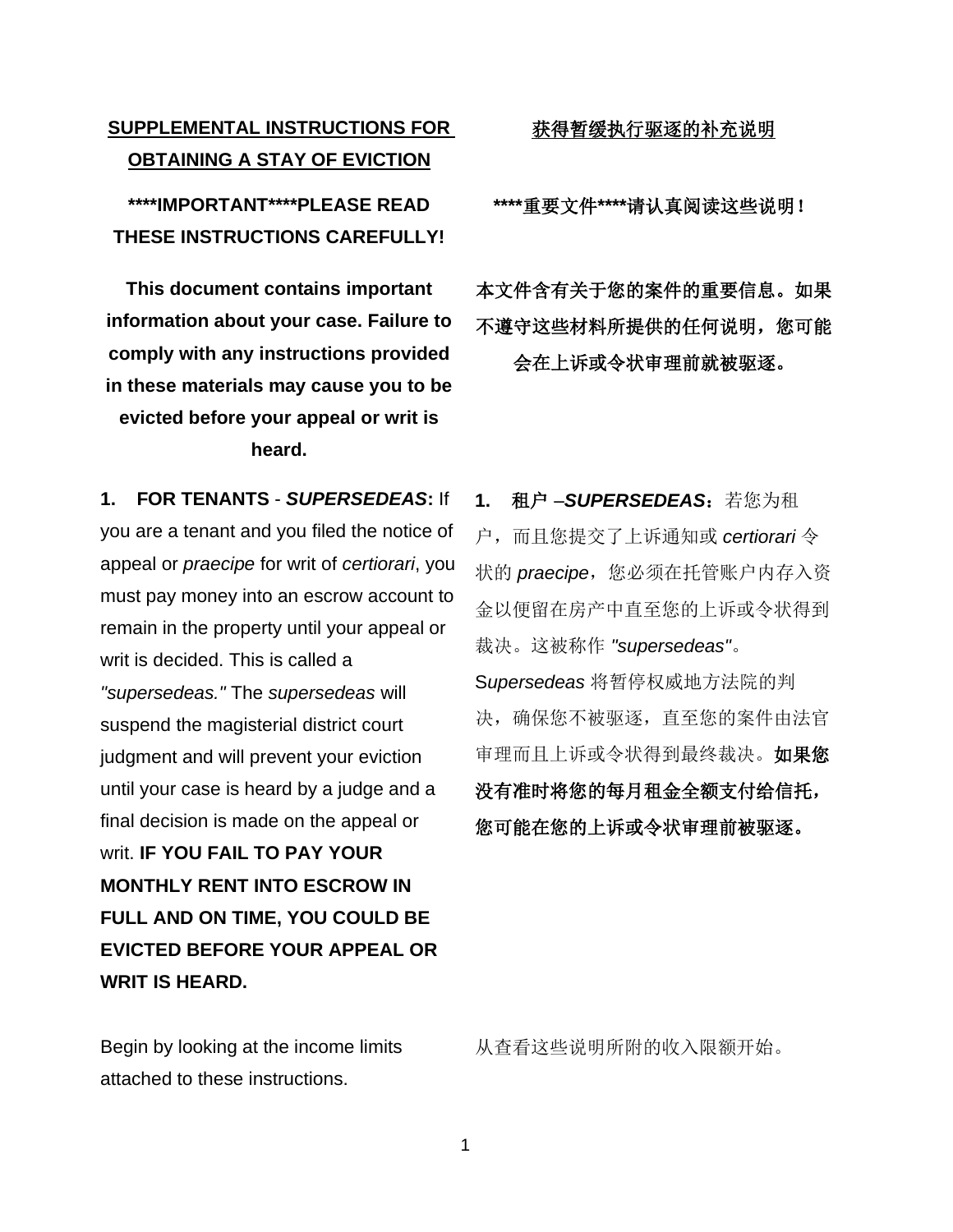If your income is below the income limits, complete a Tenant's Affidavit, pursuant to Pa.R.C.P.M.D.J. No. 1008(C)(2) or 1013(C)(2). These affidavits are available on the website of the Unified Judicial System of Pennsylvania at [http://www.pacourts.us/forms/for-the](http://www.pacourts.us/forms/for-the-public.)[public.](http://www.pacourts.us/forms/for-the-public.) Then follow the instructions for lowincome tenants below. There are several different options available; pick the option (A, B, or C) that best describes your situation.

如果您的收入低于收入限额,请依据 Pa.R.C.P.M.D.J. No. 1008(C)(2) 或 1013(C)(2) 填写租户宣誓书。这些宣誓书可 在 Pennsylvania 州统一司法系统网站获 取: [http://www.pacourts.us/forms/for-the](http://www.pacourts.us/forms/for-the-public)[public](http://www.pacourts.us/forms/for-the-public)。然后请遵从下方关于低收入租户的 说明。此处有几个不同的选项;请选择最能 描述您的状况的选项(A、B 或 C)。

If your income is higher than the income limits attached to these instructions, follow the instructions for D.

**A.** If you are a low-income tenant and there was a money judgment entered against you for non-payment of rent, and you HAVE NOT paid rent for the month in which the notice of appeal or *praecipe* for writ of *certiorari* is filed, you must:

1. File an *in forma pauperis* petition (a petition for low-income parties) pursuant to Pa.R.C.P . No. 240;

2. Pay one-third of your monthly rent into an escrow account with the prothonotary's office at the time the notice of appeal or *praecipe* for writ of *certiorari* (*"praecipe"*) is filed;

如果您的收入高于这些说明所附的收入限 额,请遵从 D 项说明。

**A.** 如果您是低收入租户,因未支付租金而 得到了付款判决,而您在提交上诉通知或 *certiorari* 令状的 *praecipe* 的当月未支付租 金,您必须:

1. 依据 Pa.R.C.P . No. 240 提交 *in forma pauperis* 诉状(低收入当事方诉状);

2. 在提交上诉通知或 *certiorari* 令状的 *praecipe* (*"praecipe"*) 时支付您的每月租金 的三分之一至法院书记员办公室的信托账 户;

2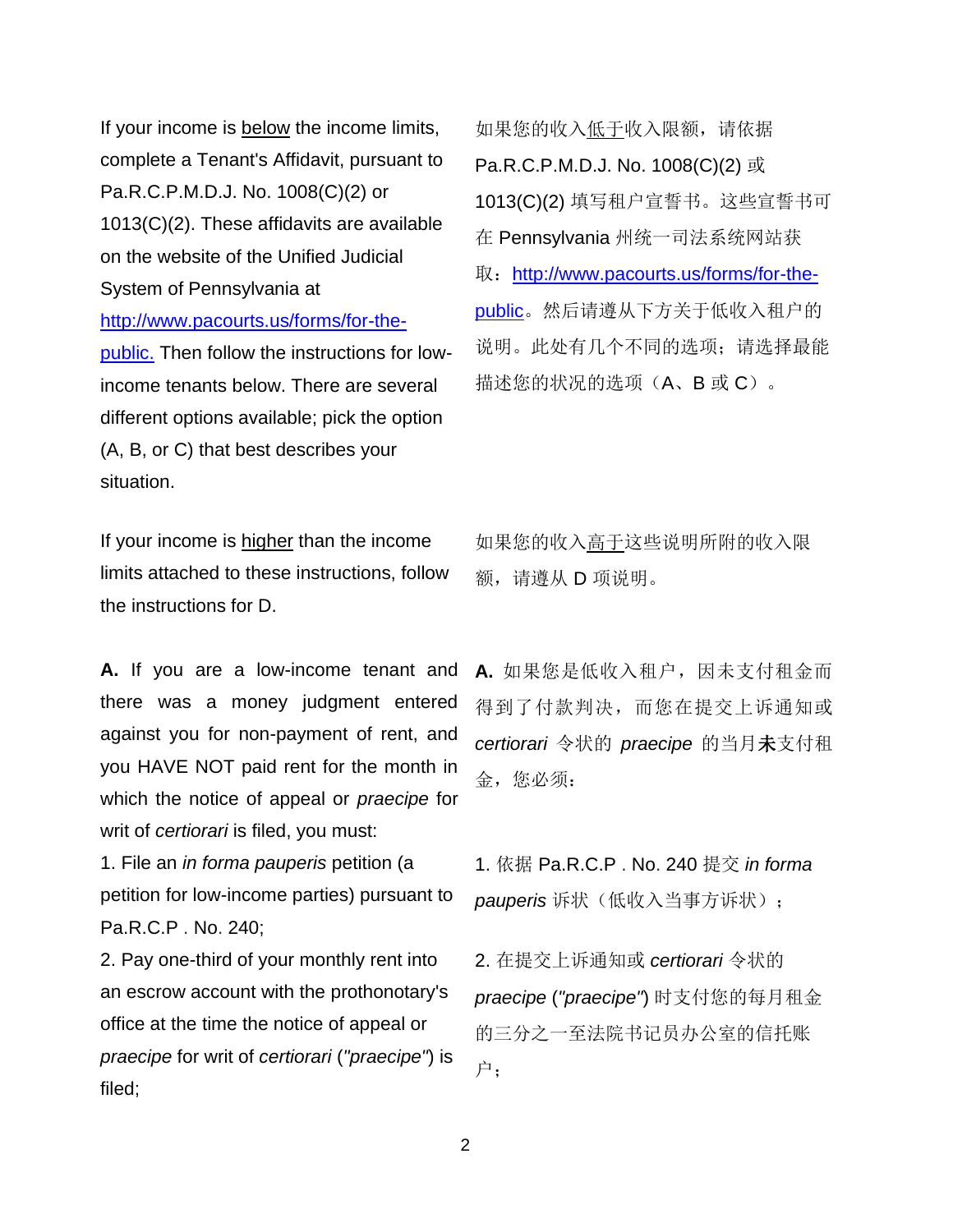3. Pay the remaining two-thirds (2/3) of your monthly rent into the escrow account within twenty (20) days of the date the notice of appeal or *praecipe* was filed; and 4. Pay your monthly rent on an ongoing basis into the escrow account in thirty (30) day intervals from the date the notice of appeal or *praecipe* was filed until the time of your trial.

**B.** If you are a low-income tenant, and there was a money judgment against you for non-payment of rent, and you HAVE paid rent for the month in which the notice of appeal or *praecipe* for writ of *certiorari* (*"praecipe"*) is filed, you do not have to pay rent at the time you file your notice of appeal or *praecipe*. You must:

1. File an *in forma pauperis* petition (a petition for low-income parties), pursuant to Pa.R.C.P. No. 240;

2. Pay your monthly rent on an ongoing basis into an escrow account with the prothonotary in thirty (30) day intervals from the date the notice of appeal or *praecipe* was filed until the time of trial. It is important to count the thirty (30) days exactly because the date of your payment will change depending on the number of days in a given month.

**C.** If you are a low-income tenant, and no money judgment was entered against you

3. 在提交上诉通知或 *praecipe* 日期后二十 (20) 天内将余下三分之二 (2/3) 的每月租金 支付至信托账户: 以及

4. 自提交上诉通知或 praecipe 之日起, 坚 持每隔三十 (30) 天支付一次每月租金至信 托账户,直至审判。

**B.** 如果您是低收入租户,因未支付租金而 得到了付款判决,而您在提交上诉通知或 *certiorari* 令状的 *praecipe* (*"praecipe"*) 的当 月已支付租金,您无须在提交上诉通知或 praecipe 时支付租金, 您必须:

1. 依据 Pa.R.C.P. No. 240 提交 *in forma pauperis* 诉状(低收入当事方诉状);

2. 自提交上诉通知或 *praecipe* 之日起,坚 持每隔三十 (30) 天支付一次每月租金至法 院书记员的信托账户,直至审判。必须精确 遵守三十 (30) 天的付款间隔时间,因为您 的付款日将视给定月份的天数而变。

**C.** 如果您是低收入租户,不曾因未支付租 金而得到付款判决,您无须在提交上诉通知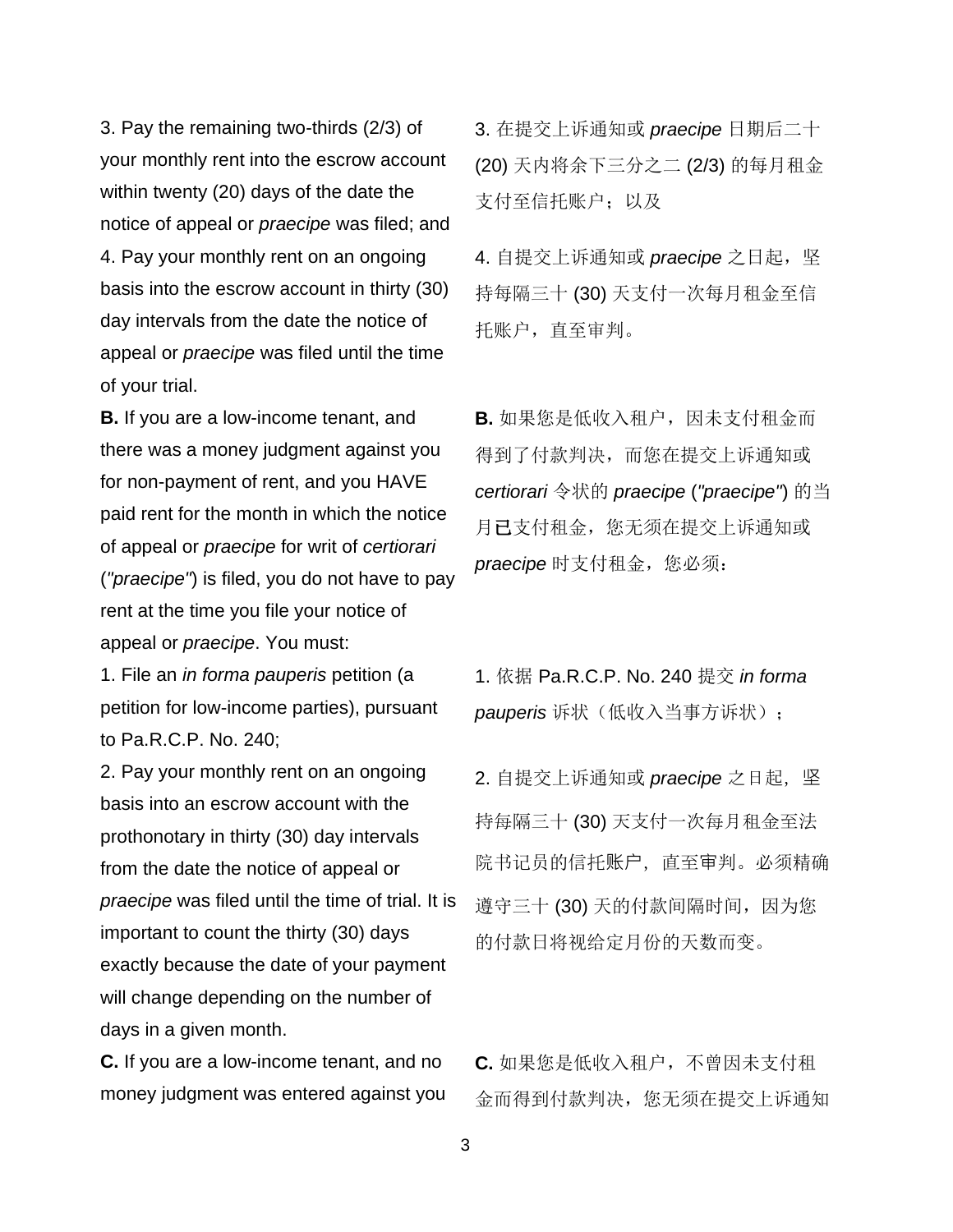for non-payment of rent, you do not have to pay rent at the time you file your notice of appeal or *praecipe* for writ of *certiorari*  (*"praecipe"*). *This option is to be used if at the magisterial district court hearing, the judge determined that you owed "zero" or "nothing" in rent.* You must:

1. File an *in forma pauperis* petition (a petition for low-income parties), pursuant to Pa.R.C.P. No. 240;

2. Pay your monthly rent on an ongoing basis into an escrow account with the prothonotary in thirty (30) day intervals from the date the notice of appeal or *praecipe* was filed until the time of your trial. It is important to count the thirty (30) days exactly because the date of your payment will change depending on the number of days in a given month.

**D.** If your income is higher than the income limits on the attached chart, you must:

1. Pay the fee to file a notice of appeal or *praecipe* for writ of *certiorari* (*"praecipe"*);

2. Pay the lesser of three (3) months' rent or the amount of rent awarded to the landlord in magisterial district court into an escrow account with the prothonotary's office at the time the notice of appeal or *praecipe* is filed; and

3. Pay your monthly rent into the escrow account in thirty (30) day intervals from the 或 *certiorari* 令状的 *praecipe* (*"praecipe"*) 时支付租金。若权威地方法院听证会上,法 官认为您的租金欠款为"零"或"无"欠 款,此选项可用。您必须:

1. 依据 Pa.R.C.P. No. 240 提交 *in forma pauperis* 诉状(低收入当事方诉状);

2. 自提交上诉通知或 *praecipe* 之日起, 坚 持每隔三十 (30) 天支付一次每月租金至法 院书记员的信托账户,直至审判。必须精确 遵守三十 (30) 天的付款间隔时间, 因为您 的付款日将视给定月份的天数而变。

**D.** 如果您的收入高于所附图表中的收入限 额, 您必须:

1. 支付费用以提交上诉通知或 *certiorari* 令 状的 *praecipe* (*"praecipe"*);

2. 提交上诉通知或 *praecipe* 时将三 (3)个月 租金或权威地方法院判给房东的租金金额 (取金额较小者)支付至法院书记员办公室 的信托账户;以及

3. 自提交上诉通知或 praecipe 之日起, 坚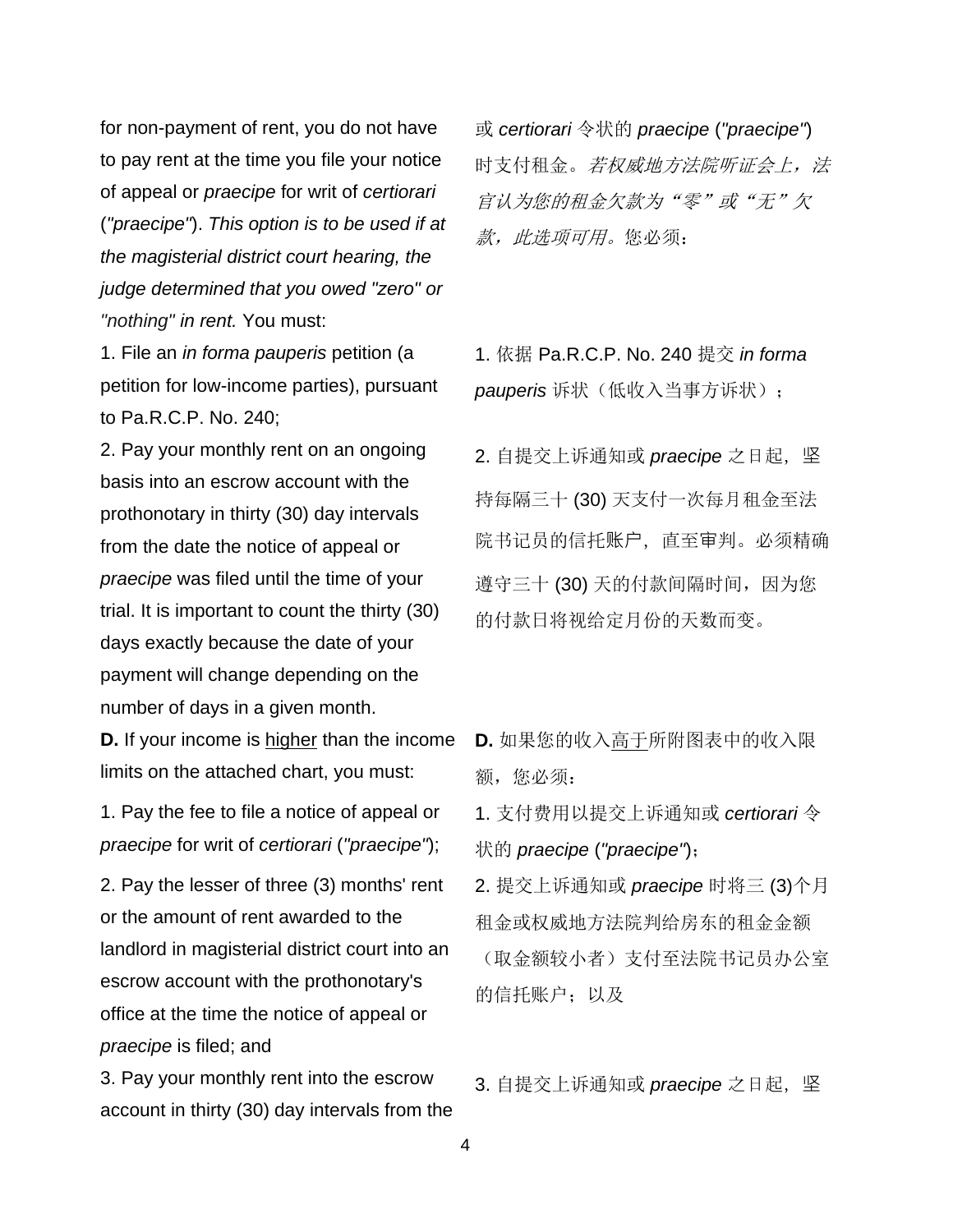date the notice of appeal or *praecipe* was filed until the time of trial. It is important to count the thirty (30) days exactly because the date on your payment will change depending on the number of days in a given month.

持每隔三十 (30) 天支付一次每月租金至信 托账户,直至审判。必须精确遵守三十 (30) 天的付款间隔时间,因为您的付款日将视给 定月份的天数而变。